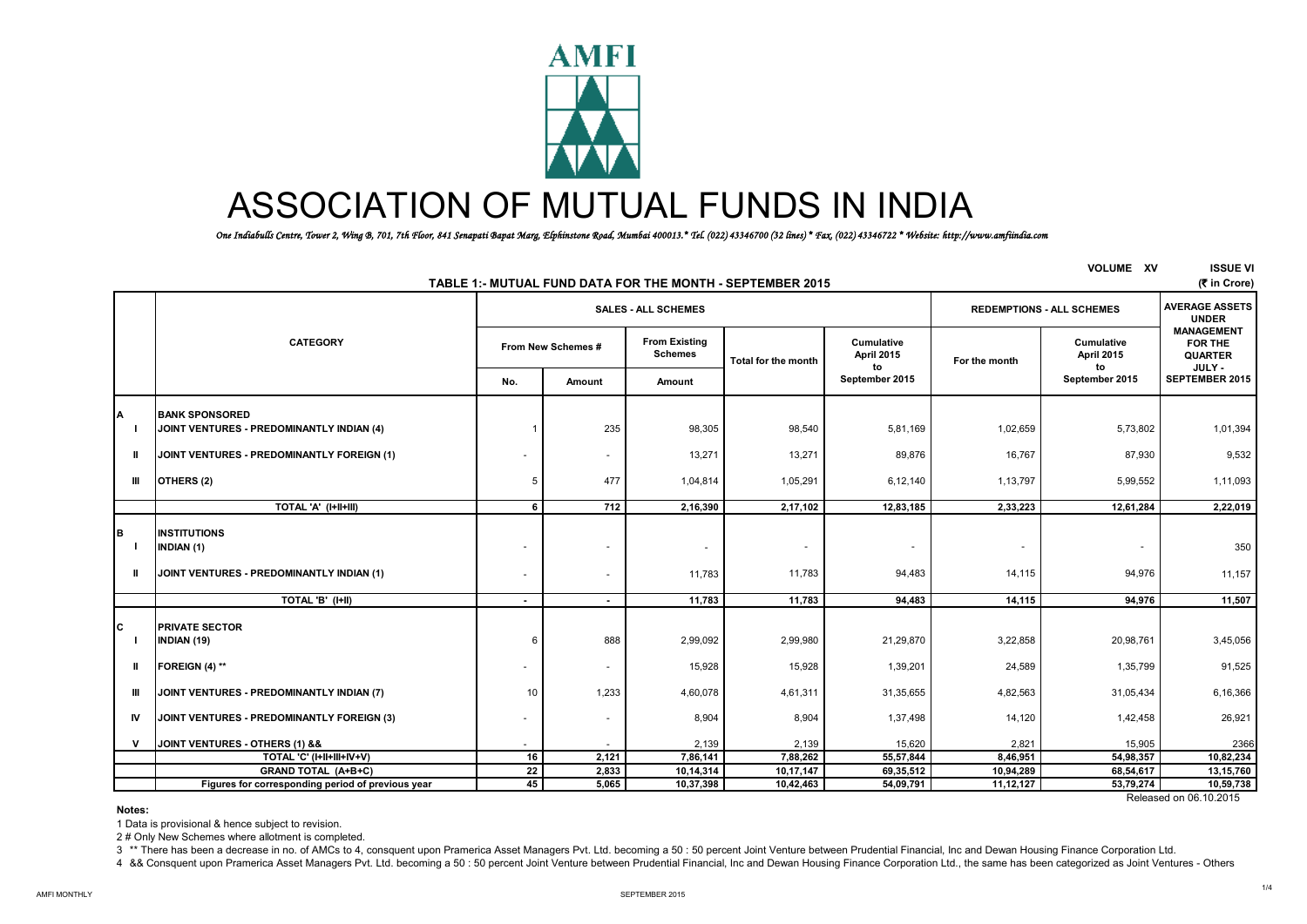| TABLE 2:- SALES DURING THE MONTH OF SEPTEMBER 2015 - TYPE AND CATEGORY WISE |
|-----------------------------------------------------------------------------|
| 2.1 *NEW SCHEMES LAUNCHED (ALLOTMENT COMPLETED)                             |

|  |  | (そ in Crore) |
|--|--|--------------|
|--|--|--------------|

| 2.1 *NEW SCHEMES LAUNCHED (ALLOTMENT COMPLETED)<br>(र in Crore) |                      |          |                      |                  |                      |        |                      |        |  |
|-----------------------------------------------------------------|----------------------|----------|----------------------|------------------|----------------------|--------|----------------------|--------|--|
|                                                                 |                      | Open End |                      | <b>Close End</b> | <b>Interval Fund</b> |        | <b>TOTAL</b>         |        |  |
|                                                                 | <b>No.of Schemes</b> | Amount   | <b>No.of Schemes</b> | Amount           | <b>No.of Schemes</b> | Amount | <b>No.of Schemes</b> | Amount |  |
| <b>INCOME</b>                                                   |                      |          | 19                   | 2,782            |                      |        | 19                   | 2,782  |  |
| <b>IINFRASTRUCTURE DEBT FUND</b>                                |                      |          |                      |                  |                      |        |                      |        |  |
| <b>EQUITY</b>                                                   |                      | 20       |                      |                  |                      |        |                      | 20     |  |
| <b>BALANCED</b>                                                 |                      |          |                      |                  |                      |        |                      |        |  |
| <b>LIQUID/MONEY MARKET</b>                                      |                      |          |                      |                  |                      |        |                      |        |  |
| <b>GILT</b>                                                     |                      |          |                      |                  |                      |        |                      |        |  |
| <b>ELSS - EQUITY</b>                                            |                      |          |                      |                  |                      |        |                      |        |  |
| <b>GOLD ETF</b>                                                 |                      |          |                      |                  |                      |        |                      |        |  |
| <b>OTHER ETFS</b>                                               |                      | 31       |                      |                  |                      |        |                      | 31     |  |
| <b>IFUND OF FUNDS INVESTING</b>                                 |                      |          |                      |                  |                      |        |                      |        |  |
| <b>OVERSEAS</b>                                                 |                      |          |                      |                  |                      |        |                      |        |  |
| <b>TOTAL</b>                                                    |                      | 51       | 19                   | 2,782            |                      |        | 22                   | 2,833  |  |

#### **\*NEW SCHEMES LAUNCHED :**

| <b>IOPEN END EQUITY :</b>   | Indiabulls Value Discovery Fund                                                                                                                                                                                                                                                                                                                                                                                                                                                                                                                                                                                                                                                                                                                                                                                                                                                                                  |
|-----------------------------|------------------------------------------------------------------------------------------------------------------------------------------------------------------------------------------------------------------------------------------------------------------------------------------------------------------------------------------------------------------------------------------------------------------------------------------------------------------------------------------------------------------------------------------------------------------------------------------------------------------------------------------------------------------------------------------------------------------------------------------------------------------------------------------------------------------------------------------------------------------------------------------------------------------|
| <b>OPEN END OTHER ETFS:</b> | UTI Nifty Exchange Traded Fund and UTI Sensex Exchange Traded Fund                                                                                                                                                                                                                                                                                                                                                                                                                                                                                                                                                                                                                                                                                                                                                                                                                                               |
| <b>ICLOSE END INCOME:</b>   | Axis Hybrid Fund - Series 26 (1276 Days); Birla Sun Life Fixed Term Plan - Series MX (1128 days); DSP BlackRock Dual Advantage Fund - Series 39 - 36M; HDFC Dual Advantage<br>Fund - Series I - 1100 D August 2015, HDFC FMP 1108D September 2015 (1) - Series 34; ICICI Prudential Capital Protection Oriented Fund Series VIII - 1284 Days Plan J, ICICI<br>Prudential Fixed Maturity Plan Series 77 - 1151 Days Plan S, 1144 Days Plan T and 1129 Days Plan W; Kotak Capital Protection Oriented Scheme Series 1, Kotak FMP Series 179;<br>Reliance Dual Advantage Fixed Tenure Fund VIII - Plan B, Reliance Fixed Horizon Fund - XXIX - Series 6 and Series 8; Religare Invesco Fixed Maturity Plan Series 26 - Plan E; SBI<br>Dual Advantage Fund - Series XI; UTI Dual Advantage Fixed Term Fund - Series II - II (1997 Days), UTI Fixed Term Income Fund Series XXIII - I (1098 Days) and III (1098 Days) |

### **2.2 EXISTING SCHEMES**

|                                                    | Open End             |           |                      | <b>Close End</b> | <b>Interval Fund</b> |        | <b>TOTAL</b>         |           |
|----------------------------------------------------|----------------------|-----------|----------------------|------------------|----------------------|--------|----------------------|-----------|
|                                                    | <b>No.of Schemes</b> | Amount    | <b>No.of Schemes</b> | Amount           | <b>No.of Schemes</b> | Amount | <b>No.of Schemes</b> | Amount    |
| <b>INCOME</b>                                      | 279                  | 39,712    | 1,112                |                  | 84                   |        | 1475                 | 39,715    |
| <b>IINFRASTRUCTURE DEBT FUND</b>                   |                      |           |                      |                  |                      |        |                      |           |
| <b>EQUITY</b>                                      | 310                  | 11,905    | 92                   |                  |                      |        | 402                  | 11,905    |
| <b>BALANCED</b>                                    | 26                   | 2,317     |                      |                  |                      |        | 26                   | 2,317     |
| <b>LIQUID/MONEY MARKET</b>                         | 54                   | 9,54,161  |                      |                  |                      |        | 54                   | 9,54,161  |
| <b>GILT</b>                                        | 49                   | 2,992     |                      |                  |                      |        | 49                   | 2,992     |
| <b>ELSS - EQUITY</b>                               | 39                   | 627       | 16                   |                  |                      |        | 55                   | 627       |
| <b>IGOLD ETF</b>                                   | 13                   |           |                      |                  |                      |        | 13                   |           |
| <b>OTHER ETFS</b>                                  | 36                   | 2,578     |                      |                  |                      |        | 36                   | 2,578     |
| <b>IFUND OF FUNDS INVESTING</b><br><b>OVERSEAS</b> | 31                   | 17        |                      |                  |                      |        | 31                   | 17        |
| <b>TOTAL</b>                                       | 837                  | 10,14,311 | 1,227                |                  | 84                   |        | 2148                 | 10,14,314 |

| <b>2.3 TOTAL OF ALL SCHEMES</b> |                      |           |                      |                  |                      |        |                      |                |  |
|---------------------------------|----------------------|-----------|----------------------|------------------|----------------------|--------|----------------------|----------------|--|
|                                 |                      | Open End  |                      | <b>Close End</b> | <b>Interval Fund</b> |        |                      | <b>TOTAL</b>   |  |
|                                 | <b>No.of Schemes</b> | Amount    | <b>No.of Schemes</b> | Amount           | <b>No.of Schemes</b> | Amount | <b>No.of Schemes</b> | Amount         |  |
| <b>INCOME</b>                   | 279                  | 39,712    | 1,131                | 2,782            | 84                   |        | 1.494                | 42,497         |  |
| <b>INFRASTRUCTURE DEBT FUND</b> | ۰                    |           |                      |                  |                      |        |                      |                |  |
| <b>EQUITY</b>                   | 311                  | 11,925    | 92                   |                  |                      |        | 403                  | 11,925         |  |
| <b>BALANCED</b>                 | 26                   | 2,317     |                      |                  |                      |        | 26                   | 2,317          |  |
| <b>LIQUID/MONEY MARKET</b>      | 54                   | 9,54,161  |                      |                  |                      |        | 54                   | 9,54,161       |  |
| <b>GILT</b>                     | 49                   | 2,992     | . .                  |                  |                      |        | 49                   | 2,992          |  |
| <b>IELSS - EQUITY</b>           | 39                   | 627       | 16                   |                  |                      |        | 55                   | 627            |  |
| <b>GOLD ETF</b>                 | 13                   |           |                      |                  |                      |        | 13                   | $\overline{2}$ |  |
| <b>OTHER ETFS</b>               | 38                   | 2,609     | . .                  |                  |                      |        | 38                   | 2,609          |  |
| <b>IFUND OF FUNDS INVESTING</b> | 31                   | 17        | . .                  | ۰.               |                      |        | 31                   | 17             |  |
| <b>OVERSEAS</b>                 |                      |           |                      |                  |                      |        |                      |                |  |
| <b>TOTAL</b>                    | 840                  | 10,14,362 | 1,246                | 2,782            | 84                   |        | <b>2170</b>          | 10,17,147      |  |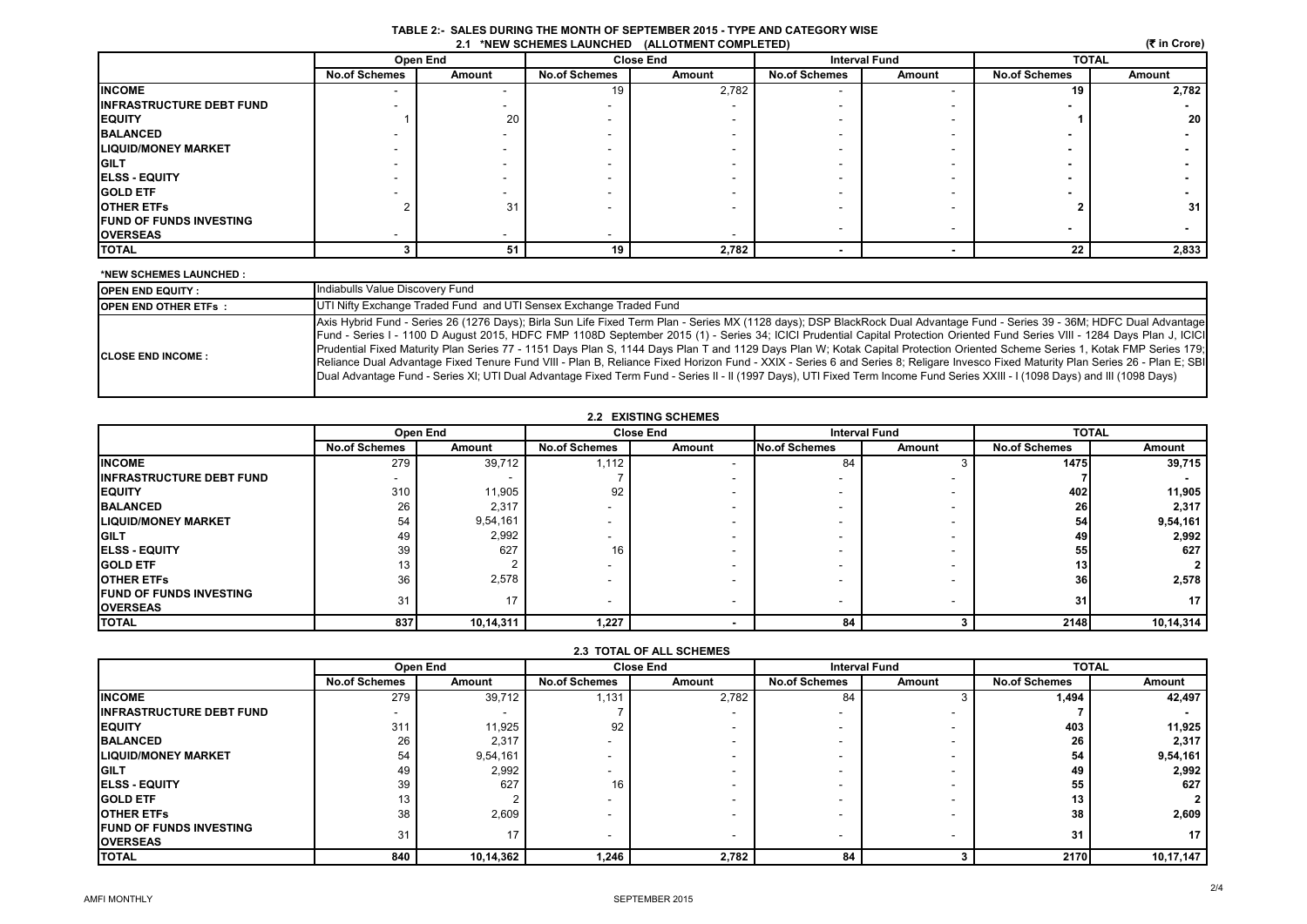#### **REDEMPTIONS / REPURCHASES DURING THE MONTH OF SEPTEMBER 2015 CATEGORY & TYPE WISE**

 **(**` **in Crore)**

|                                            | Open End  | <b>Close End</b>         | <b>Interval Fund</b> | <b>TOTAL</b> | Net Inflow / (Outflow)<br>For the Month | Net Inflow / (Outflow)<br>For the Year to Date<br><b>Current Year</b> | Net Inflow /<br>(Outflow) For the<br><b>Year to Date</b><br><b>Previous Year</b> |
|--------------------------------------------|-----------|--------------------------|----------------------|--------------|-----------------------------------------|-----------------------------------------------------------------------|----------------------------------------------------------------------------------|
| <b>INCOME</b>                              | 67,252    | 1,863                    | 99                   | 69,214       | (26, 717)                               | 15,223                                                                | (31, 867)                                                                        |
| INFRASTRUCTURE DEBT FUND                   |           | -                        |                      |              |                                         | 230                                                                   | 188                                                                              |
| <b>EQUITY</b>                              | 6,911     | $\overline{\phantom{a}}$ |                      | 6,911        | 5,014                                   | 51,869                                                                | 33,790                                                                           |
| <b>BALANCED</b>                            | 317       | $\overline{\phantom{a}}$ |                      | 317          | 2,000                                   | 11,587                                                                | 1,522                                                                            |
| <b>LIQUID/MONEY MARKET</b>                 | 10,15,022 | $\overline{\phantom{a}}$ |                      | 10,15,022    | (60, 861)                               | (2,767)                                                               | 30,595                                                                           |
| <b>IGILT</b>                               | 1,809     | $\overline{\phantom{0}}$ |                      | 1,809        | 1,183                                   | 2,276                                                                 | (869)                                                                            |
| <b>IELSS - EQUITY</b>                      | 188       | g                        |                      | 197          | 430                                     | 1,797                                                                 | (620)                                                                            |
| <b>GOLD ETFS</b>                           | 59        | $\overline{\phantom{0}}$ |                      | 59           | (57)                                    | (420)                                                                 | (978)                                                                            |
| <b>OTHER ETFS</b>                          | 682       | $\overline{\phantom{0}}$ |                      | 682          | 1,927                                   | 1,340                                                                 | (946)                                                                            |
| FUND OF FUNDS INVESTING<br><b>OVERSEAS</b> | 78        | $\overline{\phantom{a}}$ |                      | 78           | (61)                                    | (240)                                                                 | (298)                                                                            |
| <b>TOTAL</b>                               | 10,92,318 | 1,872                    | 99                   | 10,94,289    | (77, 142)                               | 80,895                                                                | 30,517                                                                           |

**Table 4:-**

## **ASSETS UNDER MANAGEMENT AS ON SEPTEMBER 30, 2015**

| Open End  |                  |                          | <b>CATEGORY &amp; TYPE WISE</b> |            |  |  |  |  |  |  |  |  |
|-----------|------------------|--------------------------|---------------------------------|------------|--|--|--|--|--|--|--|--|
|           | <b>Close End</b> | <b>Interval Fund</b>     | <b>TOTAL</b>                    | % to Total |  |  |  |  |  |  |  |  |
| 4,21,071  | 1,21,208         | 7.284                    | 5,49,563                        | 46         |  |  |  |  |  |  |  |  |
|           | 1,481            |                          | 1,481                           | @          |  |  |  |  |  |  |  |  |
| 3,28,776  | 18.214           |                          | 3,46,990                        | 29         |  |  |  |  |  |  |  |  |
| 36,633    |                  | -                        | 36,633                          | 3          |  |  |  |  |  |  |  |  |
| 1,78,507  |                  | $\overline{\phantom{0}}$ | 1,78,507                        | 15         |  |  |  |  |  |  |  |  |
| 17,460    |                  | $\overline{\phantom{0}}$ | 17,460                          | 2          |  |  |  |  |  |  |  |  |
| 36.716    | 2.811            | -                        | 39,527                          | 3          |  |  |  |  |  |  |  |  |
| 6,215     |                  | -                        | 6,215                           |            |  |  |  |  |  |  |  |  |
| 8,920     | -                | -                        | 8,920                           |            |  |  |  |  |  |  |  |  |
| 2.017     | -                | $\overline{\phantom{0}}$ | 2,017                           | @          |  |  |  |  |  |  |  |  |
| 10,36,315 | 1,43,714         | 7,284                    | 11,87,313                       | 100        |  |  |  |  |  |  |  |  |
|           |                  |                          |                                 |            |  |  |  |  |  |  |  |  |

**@ Less than 1 %.**

| Table $5$ :-         | (₹ in Crore)<br>DATA ON FUND OF FUNDS (DOMESTIC) - SEPTEMBER 2015 |              |                   |                                                                         |                                                            |  |  |  |
|----------------------|-------------------------------------------------------------------|--------------|-------------------|-------------------------------------------------------------------------|------------------------------------------------------------|--|--|--|
|                      | No. of Schemes                                                    | <b>Sales</b> | <b>Redemption</b> | Assets under<br><b>Management</b><br>as on<br><b>September 30, 2015</b> | Average Assets under<br><b>Management for the</b><br>Month |  |  |  |
| <b>Fund of Funds</b> | 42                                                                | 82           | <b>154</b>        | 5,536                                                                   | 5.549                                                      |  |  |  |

## **Notes :**

1. Fund of Funds is a scheme wherein the assets are invested in the existing schemes of mutual funds and hence, the figures indicated herein are included in tables 1 to 4. Data on fund of funds is given for information only.